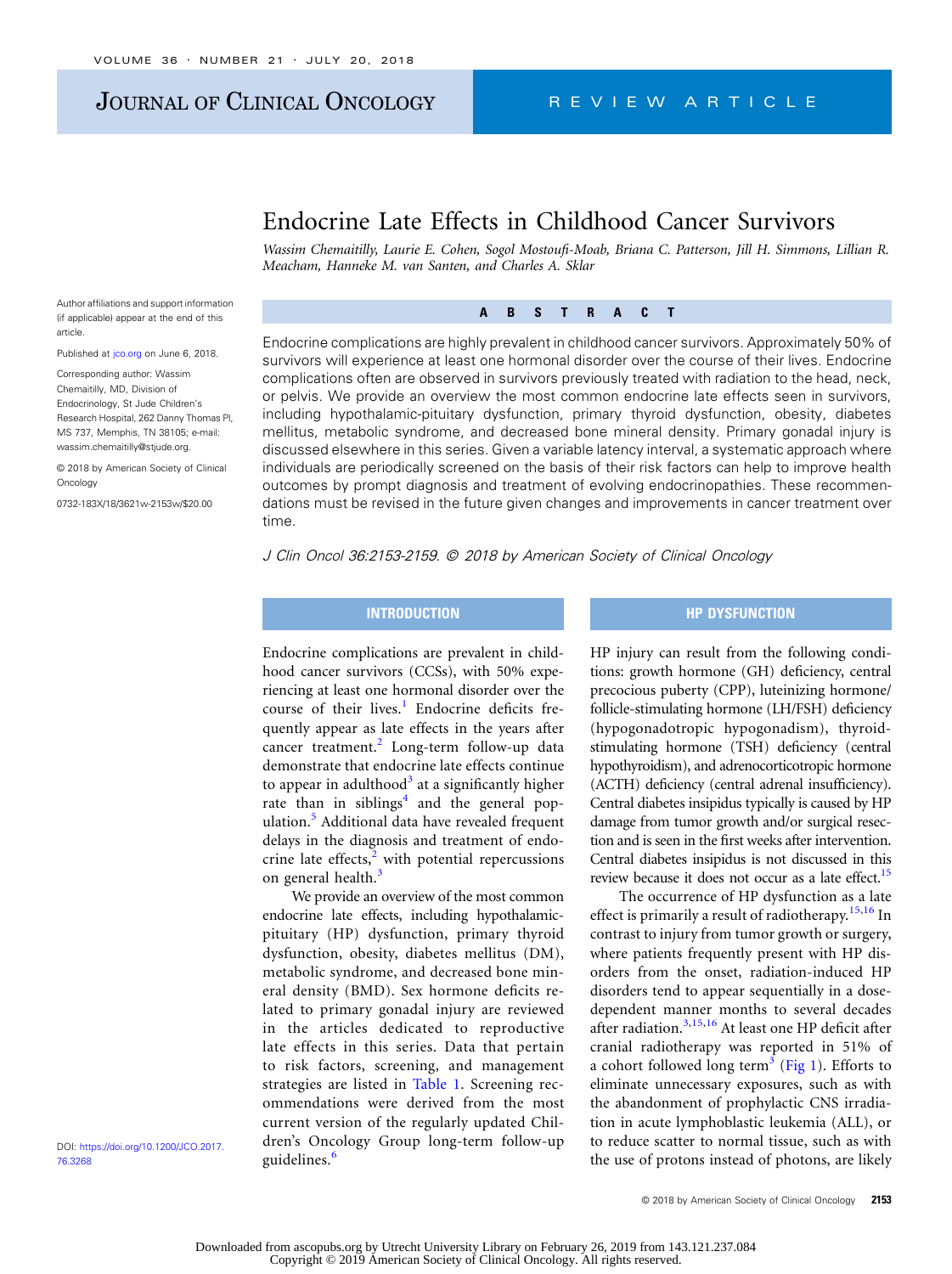<span id="page-1-0"></span>

| Table 1. Risk Factors and Management of Endocrine Late Effects of Childhood Cancers |                                                                                                                                                                           |                                                                                                                   |                                                                |                                                                       |                                                           |
|-------------------------------------------------------------------------------------|---------------------------------------------------------------------------------------------------------------------------------------------------------------------------|-------------------------------------------------------------------------------------------------------------------|----------------------------------------------------------------|-----------------------------------------------------------------------|-----------------------------------------------------------|
| Late Effect                                                                         | <b>Risk Factor</b>                                                                                                                                                        | History/Physical*                                                                                                 | Blood Test Screen*                                             | Subsequent Test                                                       | Treatment                                                 |
| <b>GHD</b>                                                                          | Young age at diagnosis<br>HP tumor or surgery<br>HP RT $\geq$ 18 Gyt<br>TBI $\geq$ 10 Gy one<br>fraction<br>$TBI \geq 12$ Gy<br>multifractions<br>TKI, anti-CTLA-4<br>mAb | Interval growth<br>Height, weight<br>Growth rate<br>Sitting height or arm span<br>(spinal RT)<br>Tanner stage     | No laboratory tests; clinical<br>parameters used for screening | GH stimulation test                                                   | GH replacement                                            |
| CPP                                                                                 | Young age at diagnosis<br>Tumor near HP<br>region<br>Optic pathway<br>glioma<br>Hydrocephalus<br>HP RT $\geq$ 18 Gy                                                       | Interval growth and puberty Morning testosterone‡<br>changes<br>Height, weight<br>Growth velocity<br>Tanner stage |                                                                | Bone age x-ray<br>Pelvic US<br>$(females)$ §<br>GnRH or<br>GnRHa test | GnRHa                                                     |
| LH/FSHD                                                                             | HP tumor or surgery<br>HP RT $\geq$ 30 Gyt<br>Anti-CTLA-4 mAb                                                                                                             | Puberty, sexual function,<br>menses<br>Height, weight<br>Growth velocity<br>Tanner stage                          | LH, FSH<br>Estradiol (females)<br>Morning testosterone (males) | Bone age x-ray<br>Pelvic US<br>$(females)$ §                          | Sex hormone replacement                                   |
| <b>TSHD</b>                                                                         | HP tumor or surgery<br>$HP \geq 30$ Gvt<br>Anti-CTLA-4 mAb                                                                                                                | Hypothyroidism symptoms<br>Height, weight<br>Growth rate                                                          | TSH  , free T4                                                 |                                                                       | Levothyroxine¶                                            |
| <b>ACTHD</b>                                                                        | HP tumor or surgery<br>$HP \geq 30$ Gyt<br>Anti-CTLA-4 mAb                                                                                                                | Failure to thrive Anorexia,<br>lethargy<br>Dehydration, hypotension                                               | 8:00 AM cortisol                                               | <b>ACTH</b> stimulation<br>test                                       | Hydrocortisone¶<br>Glucocorticoid stress<br>dose teaching |
|                                                                                     | Hyperprolactinemia HP tumor or surgery HP<br>$\geq$ 40 Gy                                                                                                                 | Galactorrhea, menses<br>Tanner stage                                                                              | Prolactin                                                      |                                                                       | Antidopaminergics                                         |
| Primary<br>hypothyroidism                                                           | Surgical resection<br>Thyroid $RT \geq 10$ Gy<br>Allogeneic HSCT<br><b>TKI</b><br>Anti-CTLA-4 mAb,<br>interferon<br>Radioactive iodine, I-<br><b>MIBG</b>                 | Hypothyroidism symptoms<br>Height, weight<br>Growth rate<br>Tanner stage                                          | TSH, free T4                                                   |                                                                       | Levothyroxine¶                                            |
| Autoimmune<br>thyroid disease                                                       | Allogeneic HSCT<br>Anti-CTLA-4 mAb,<br>interferon                                                                                                                         | Hypothyroidism or<br>hyperthyroidism<br>symptoms                                                                  | TSH, free T4                                                   | Thyroperoxidase,<br>thyroglobulin Ab<br>TSH receptor Ab#              | Depending on<br>consequence (hyper or<br>hypo)            |
| Hyperthyroidism                                                                     | Allogeneic HSCT<br>Thyroid $RT \geq 30$ Gy<br>Anti-CTLA-4 mAb,<br>interferon                                                                                              | Hyperthyroidism symptoms TSH, free T4<br>Height, weight                                                           |                                                                | TSH receptor Ab                                                       | <b>B-blockers</b><br>Antithyroid agents                   |
| Obesity                                                                             | HP tumor or surgery<br>HP $RT > 20$ Gy<br>Glucocorticoids                                                                                                                 | Diet, physical activity<br>Height, weight<br><b>BMI</b>                                                           | No laboratory tests; clinical<br>parameters used for screening | Fasting lipids,<br>glucose                                            | Diet, exercise                                            |
| <b>DM</b>                                                                           | <b>HSCT</b><br>TBI or abdominal RT<br>Glucocorticoids                                                                                                                     | Polyuria, polydipsia<br>Height, weight<br><b>BMI</b>                                                              | Fasting glucose<br>$HbA_{1c}$                                  | Oral glucose<br>tolerance test                                        | Diet, exercise<br>Medications as needed                   |
| Low BMD                                                                             | Young age at diagnosis Diet, physical activity<br>Leukemia<br>$HSCT \pm TBI$<br>Cranial RT<br>Glucocorticoids                                                             | Bone, skeletal pain<br>Fracture history Height,<br>weight                                                         | <b>DXA</b>                                                     | 25-Hydroxy<br>vitamin D                                               | Diet/calcium, vitamin D,<br>exercise                      |

NOTE. Recommendations were based on the Children's Oncology Group Long-Term Follow-Up Guidelines for Survivors of Childhood, Adolescent, and Young Adult Cancers Version 4.0<sup>6</sup> and additional resources.

Abbreviations: Ab, antibody; ACTHD, adrenocorticotropic hormone deficiency; BMD, bone mineral density; BMI, body mass index; CPP, central precocious puberty; DM, diabetes mellitus; DXA, duel-energy x-ray absorptiometry; GHD, growth hormone deficiency; GnRH, gonadotropin-releasing hormone; GnRHa, gonadotropin-<br>releasing hormone agonist; HP, hypothalamic-pituitary; HbA<sub>1c</sub>, hemog LH/FSHD, luteinizing hormone/follicle-stimulating hormone deficiency; mAb, monoclonal antibody; RT, radiotherapy; T4, thyroxine; TBI, total body irradiation; TKI, tyrosine kinase inhibitor; TSHD, thyroid-stimulating hormone deficiency; US, ultrasound.

\*Clinical and laboratory screening should be conducted at least every 6 months during childhood and then yearly or more frequently if clinically indicated.

†Condition may appear at a lower dose of RT with longer follow-up.

‡Males exposed to direct testicular radiotherapy and/or gonadotoxic chemotherapy.

§To measure uterine height in girls with discrepant clinical and laboratory data.

**IITSH not useful for follow-up.** 

¶Evaluation for and treatment of ACTHD should always precede that of hypothyroidism in patients at risk for both conditions. #In case of hyperthyroidism.

to modify the prevalence of HP dysfunction in survivors treated more recently.<sup>[17](#page-5-0)</sup> Conventional chemotherapy agents have not been shown consistently to cause HP dysfunction.<sup>[18](#page-5-0)</sup> HP deficits have been reported in patients treated with the newer targeted chemotherapy agents such as imatinib, a tyrosine kinase inhibitor  $(TKI)$ , and immune system modulators.<sup>[8](#page-5-0)</sup> Whether the deleterious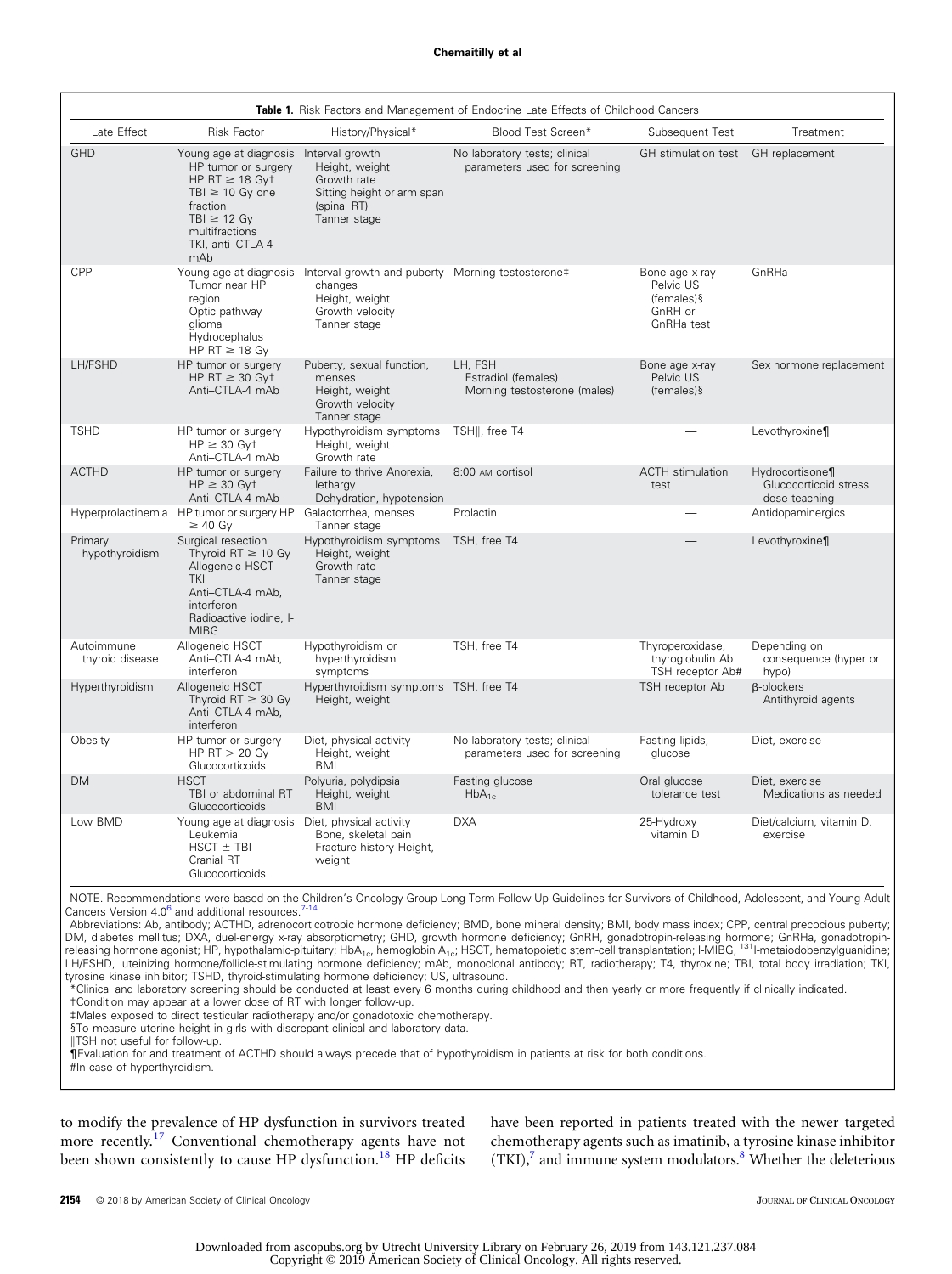<span id="page-2-0"></span>

Fig 1. Overlap among anterior pituitary deficiencies after cranial radiotherapy. ACTHD, adrenocorticotropic hormone deficiency; GHD, growth hormone deficiency; LH/FSHD, luteinizing hormone/follicle-stimulating hormone deficiency; TSHD, thyroid-stimulating hormone deficiency. Reproduced with permission.<sup>[3](#page-5-0)</sup> Copyright © 2015 American Society of Clinical Oncology.

effects of these newer targeted agents are reversible after their discontinuation has yet to be fully elucidated.

#### GH Deficiency

GH deficiency is the most common pituitary hormone deficit in CCSs with a reported prevalence of  $12.5\%$  overall<sup>15</sup> and 46.5% after HP radiotherapy.<sup>[3](#page-5-0)</sup> An increased likelihood and earlier development of GH deficiency are directly related to radiation dose and inversely related to the number of fractions.<sup>[19](#page-5-0)</sup> GH deficiency frequently develops after HP radiotherapy doses  $\geq 30$  $\geq 30$  $\geq 30$  Gy<sup>3,[20](#page-5-0)</sup> but can develop after 18 to 24 Gy, doses that have been used to treat ALL and lymphoma.<sup>[21](#page-5-0)</sup> GH deficiency also is reported after lower doses with a single fraction of 10 Gy and fractionated doses of 12 to 18 Gy when administered as total body irradiation (TBI) in the context of hematopoietic stem cell transplantation  $(HSCT)$ .<sup>[22](#page-5-0)</sup> Although the development of GH deficiency after chemotherapy alone<sup>[18](#page-5-0)</sup> is controversial, autoimmune hypophysitis that results in GH deficiency is increasingly recognized with the use of the immune checkpoint inhibitor ipilimumab (an anti–CTLA-4 monoclonal antibody).<sup>8</sup> Imatinib mesylate, a TKI used in the treatment of children with certain forms of leukemia, impairs growth, but whether the mechanism is through GH deficiency, GH resistance, $^{23}$  $^{23}$  $^{23}$ or skeletal toxicity is unclear.<sup>[24](#page-5-0)</sup>

GH deficiency should be suspected when linear growth failure (height trajectory that crosses to lower percentile lines) or lack of growth acceleration during puberty are seen after ruling out hypogonadism, hypothyroidism, inadequate nutritional intake, or excess glucocorticoid exposure. Measuring the sitting height or determining the ratio of upper to lower segment are helpful to rule out poor spinal growth after radiation.<sup>[25](#page-5-0)</sup> Insulin-like growth factor I levels are not always low in the context of radiation-induced GH deficiency and should not be used to screen patients at risk.<sup>26</sup> When GH deficiency is suspected, a referral to a pediatric endocrinologist is indicated for additional evaluation with stimulation testing.

Replacement with recombinant human GH (hGH) results in a significant improvement in height in children with GH deficiency,

but patients may not achieve their genetic potential because of other factors, such as spinal<sup>25</sup> irradiation, TBI, $^{27}$  scoliosis, or direct growth plate injury from agents such as  $cis$ -retinoic acid.<sup>28</sup> Treatment with hGH may improve cardiovascular risk factors, such as dyslipidemia, and quality of life in adult CCSs similar to the non-CCS population, but studies are lacking in children, and results are variable and limited.<sup>[29](#page-5-0),[30](#page-5-0)</sup> Long-term data from the Childhood Cancer Survivor Study have suggested no significant association between hGH and recurrence of the primary cancer.<sup>31</sup> Data on the association between hGH and secondary neoplasia are conflicting,<sup>31,32</sup> and more studies are needed.

#### CPP

CPP is the onset of puberty before 8 years (girls) or 9 years (boys) of age as a result of the activation of the HP-gonadal axis. $33$ Left untreated, CPP may result in psychosocial dysfunction and short stature. $34$  Up to 15.2% of CNS tumor survivors have been reported to experience CPP.<sup>[15,34](#page-5-0)</sup> The prevalence is even higher (30%) in children with a history of tumors near the HP region.<sup>[34,35](#page-5-0)</sup> Other risk factors include the exposure of the HP region to radiotherapy at doses of 18 to 50 Gy and increased intracranial pressure.[15,34](#page-5-0)-[36](#page-6-0)

The diagnosis of CPP follows the same steps as in the non-CCS population, $9,33$  with two exceptions. First, the clinical diagnosis of puberty in boys treated with gonadotoxic modalities (eg, direct testicular radiotherapy, alkylating agent chemotherapy) should rely on findings other than testicular volume (eg, phallic enlargement, pubarche, scrotal thinning) because patients may have inappropriately small testes as a result of germ cell and Sertoli cell depletion and yet still be able to produce testosterone.<sup>37</sup> Additional confirmation should be sought by measuring morning plasma testosterone levels. Second, CPP and GH deficiency have been shown to co-occur frequently in CCSs; thus, growth velocity assessment should be interpreted with this association in mind because delays in the diagnosis and treatment of either condition can result in irreversible losses in final height. $34$  The first line of therapy is a gonadotropin-releasing hormone agonist. The timing of discontinuation of pubertal suppression needs to be individualized, but treatment after 12 years of age rarely is indicated.<sup>[9](#page-5-0)</sup>

#### LH/FSH Deficiency

Patients with LH/FSH deficiency experience a lack of gonadal sex hormones (estrogen, progesterone in females; testosterone in males) because of lack of stimulation of the gonads by the HP axis. Children and adolescents may present with pubertal delay (absence of pubertal development past the ages of 13 [girls] or 14 [boys] years).[10](#page-5-0) Later in life, manifestations include arrested puberty, primary or secondary amenorrhea, or symptoms related to low testosterone or estrogen levels. The prevalence of LH/FSH de-ficiency was reported at 6.5% in CCSs overall<sup>[38](#page-6-0)</sup> and 11% after HP radiotherapy.<sup>[3](#page-5-0)</sup> The main risk factors of LH/FSH deficiency are HP tumor, surgery, or radiotherapy at doses  $\geq 30$  Gy within or near the HP region.<sup>[3,](#page-5-0)[39](#page-6-0)</sup> Association with doses of 20 to 29 Gy was reported in cohorts with an extended duration of follow-up.<sup>[3](#page-5-0),[34](#page-5-0)</sup>

The diagnosis of LH/FSH deficiency in CCSs follows the same guidelines as in the non-CCS population.<sup>[10](#page-5-0),[11](#page-5-0)</sup> Lower-than-normal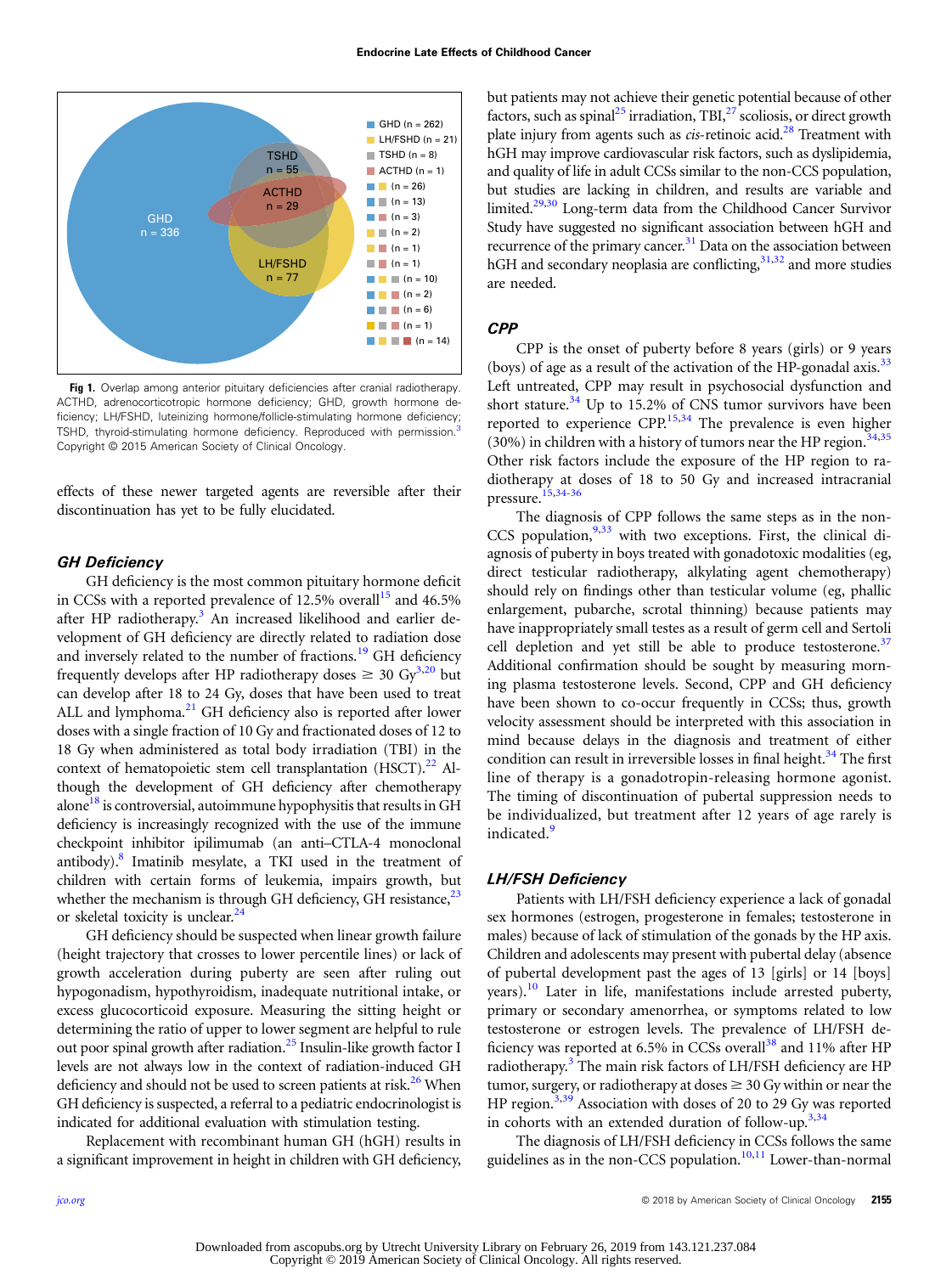levels of sex hormones that coincide with low or inappropriately normal levels of LH and/or FSH are generally suggestive of LH/FSH deficiency.<sup>[10](#page-5-0),[11](#page-5-0)</sup> Hyperprolactinemia, a known complication of high-dose HP irradiation, should be ruled out as a possible cause.<sup>[39](#page-6-0)</sup> Treatment relies on sex hormone replacement therapy.<sup>[10,11](#page-5-0)</sup> Although hypogonadism is known to decrease the risk of secondary breast cancer in female CCSs treated with chest irradiation, recent reports have shown that full replacement with estrogen and progesterone either had no effect $40$  or resulted in a moderately increased risk that nevertheless remained lower (hazard ratio, 0.47; 95% CI, 0.23 to 0.94) than that of CCSs without hypogonadism who underwent chest irradiation.<sup>[41](#page-6-0)</sup> Prescribers should be aware of drug interactions between estrogen and antiepileptic drugs as well as other hormone replacement therapies (GH, levothyroxine) and plan appropriately for monitoring and dosage adjustment.<sup>[11](#page-5-0)</sup> Adult CCSs with hypogonadism should be encouraged to consult with fertility specialists with regard to reproductive options.<sup>[12](#page-5-0),[13](#page-5-0)</sup>

#### TSH Deficiency

Individuals with TSH deficiency experience hypothyroidism because of lack of stimulation of the thyroid by the HP axis. Presentation may include fatigue, slow linear growth, and/or abnormal weight gain. Rates of TSH deficiency have been reported at 7.5% to 9.2% in survivors of childhood brain tumors and those exposed to HP radiotherapy. $1,3,15$  Risk factors include tumors or surgery in the HP region and HP radiation doses  $\geq 30$  Gy.<sup>[3,15](#page-5-0),[16](#page-5-0)</sup> Longer time since treatment and the presence of other central endocrinopathies increase the likelihood of TSH deficiency. $3,35$ 

Low, normal, or marginally elevated plasma TSH levels in association with low free thyroxine (T4) levels generally suggest TSH deficiency.<sup>[11](#page-5-0)</sup> Treatment with levothyroxine should target free T4 levels in the mid to upper half of the normal range for age, and TSH values should not be used to adjust doses.<sup>[11](#page-5-0),[14](#page-5-0)</sup> The addition of antiepileptic drugs, estrogens, and/or glucocorticoids may require adjustments in levothyroxine doses.<sup>[11](#page-5-0)</sup> The adrenal axis should be evaluated in patients at risk for central endocrinopathies before beginning thyroid hormone replacement lest the thyroid supple-mentation precipitate adrenal insufficiency.<sup>[11](#page-5-0)</sup>

#### ACTH Deficiency

Individuals with ACTH deficiency have insufficient cortisol secretion because of inadequate stimulation of the adrenal cortex by the HP axis. Aldosterone production typically is preserved. Presentation may include fatigue, weight loss, and/or low blood glucose levels. Patients are at risk for adrenal crisis in times of significant physical illness. $11$  Estimates of the prevalence of ACTH deficiency in CCSs have varied widely partly because of the use of different testing modalities. The 5-year cumulative incidence of ACTH deficiency has been reported at 2.9% in a cohort of CNS tumor survivors.<sup>[15](#page-5-0)</sup> Risk factors for ACTH deficiency include tumor growth and/or surgery that involved the HP region as well as HP radiation doses  $\geq 30$  Gy.<sup>3</sup> Longer time since treatment and the presence of other central endocrinopathies increase the likelihood of ACTH deficiency.<sup>[3,](#page-5-0)[42](#page-6-0)</sup> Subclinical forms of ACTH deficiency have been reported in individuals treated with imatinib, but the clinical implications of this observation are unclear.<sup>[7](#page-5-0)</sup>

At-risk patients should be screened by assessing their symptoms and with annual measurement of an 8:00 AM plasma cortisol level. Values  $<$  83 nmol/L (3  $\mu$ g/dL) suggest ACTH deficiency, whereas values  $> 413$  nmol/L (15  $\mu$ g/dL) indicate normal ACTH-adrenal function.<sup>[11](#page-5-0)</sup> Confirmatory testing may include low- (1  $\mu$ g) or high- (250  $\mu$ g) dose ACTH stimulation or insulin tolerance testing.<sup>[11](#page-5-0),[42](#page-6-0)</sup> Treatment of ACTH deficiency includes daily replacement of glucocorticoids to mimic normal physiologic production, additional oral steroids at times of mild to moderate illness, and parenteral steroids during severe illness. Medical alert identification information should be carried or worn to notify emergency personnel of the need for rapid steroid treatment.<sup>[11](#page-5-0)</sup>

#### PRIMARY THYROID DYSFUNCTION

Thyroid disorders are among the most common endocrine se-quelae after treatment of childhood cancer.<sup>[4](#page-5-0)</sup> CCSs are at risk for the development of hypothyroidism and hyperthyroidism as well as for thyroid neoplasia (reviewed elsewhere in this series).

Primary hypothyroidism is one of the most frequently observed late effects in CCSs; its prevalence has been reported at 13.8% to 20.8% in the overall population of survivors [\(Fig 2](#page-4-0)).<sup>[1,2,4,](#page-5-0)[43](#page-6-0)</sup> The highest incidence was reported in survivors of Hodgkin lymphoma after neck irradiation  $> 45$  Gy, with up to 50% di-agnosed after 20 years of follow-up.<sup>[43](#page-6-0)</sup> Patients treated with cra-niospinal radiotherapy represent another high-risk population.<sup>[16](#page-5-0)</sup> Treatment with <sup>131</sup>I-metaiodobenzylguanidine can cause primary hypothyroidism because of radionuclide uptake in the thyroid gland. Thyroid protection through potassium iodide; perchlorate; or the combination of potassium iodide, T4, and a thiamazole decreases but does not entirely eliminate the risk of  $^{131}$ I-metaiodobenzylguanidine–induced hypothyroidism.<sup>[44](#page-6-0)</sup> Conventional chemotherapy agents, especially busulphan and cyclophosphamide, are associated with transient and often mild forms of hypothyroidism.<sup>[18](#page-5-0)</sup> More recently, hypothyroidism has been recognized as among the most common adverse effects of TKIs, especially sorafenib, sunitinib, and imatinib.<sup>[7](#page-5-0)</sup> The precise mechanism of TKI-induced hypothyroidism is unknown. A subset of CCSs may experience hypothyroidism as a consequence of autoimmune thyroid disease, which has been reported after HSCT and likely is due to the transfer of autoimmunity from the graft donor.[45](#page-6-0) It may occur as an adverse effect of treatment with immune system modulators, such as interferon and anti–CTLA-4 monoclonal antibodies (ipilimumab, tremelimumab, nivolumab, and pembrolizumab).<sup>[8](#page-5-0)</sup> Hyperthyroidism is significantly less common than hypothyroidism in CCSs; it can present after neck or craniospinal irradiation [\(Fig 2\)](#page-4-0) and in patients with autoimmune thyroid disease.<sup>[4,](#page-5-0)[43](#page-6-0)</sup>

Patients at risk for primary thyroid dysfunction should be screened by assessing their symptoms and measuring plasma free T4 and TSH levels at least yearly [\(Table 1](#page-1-0)). Screening with thyroid autoantibody titers is not advised because the development of hypothyroidism or hyperthyroidism cannot be predicted on the basis of the presence or absence of these antibodies. However, these can be used to investigate the etiology of hypo- or hyperthyroidism further. Patients administered targeted therapies should be screened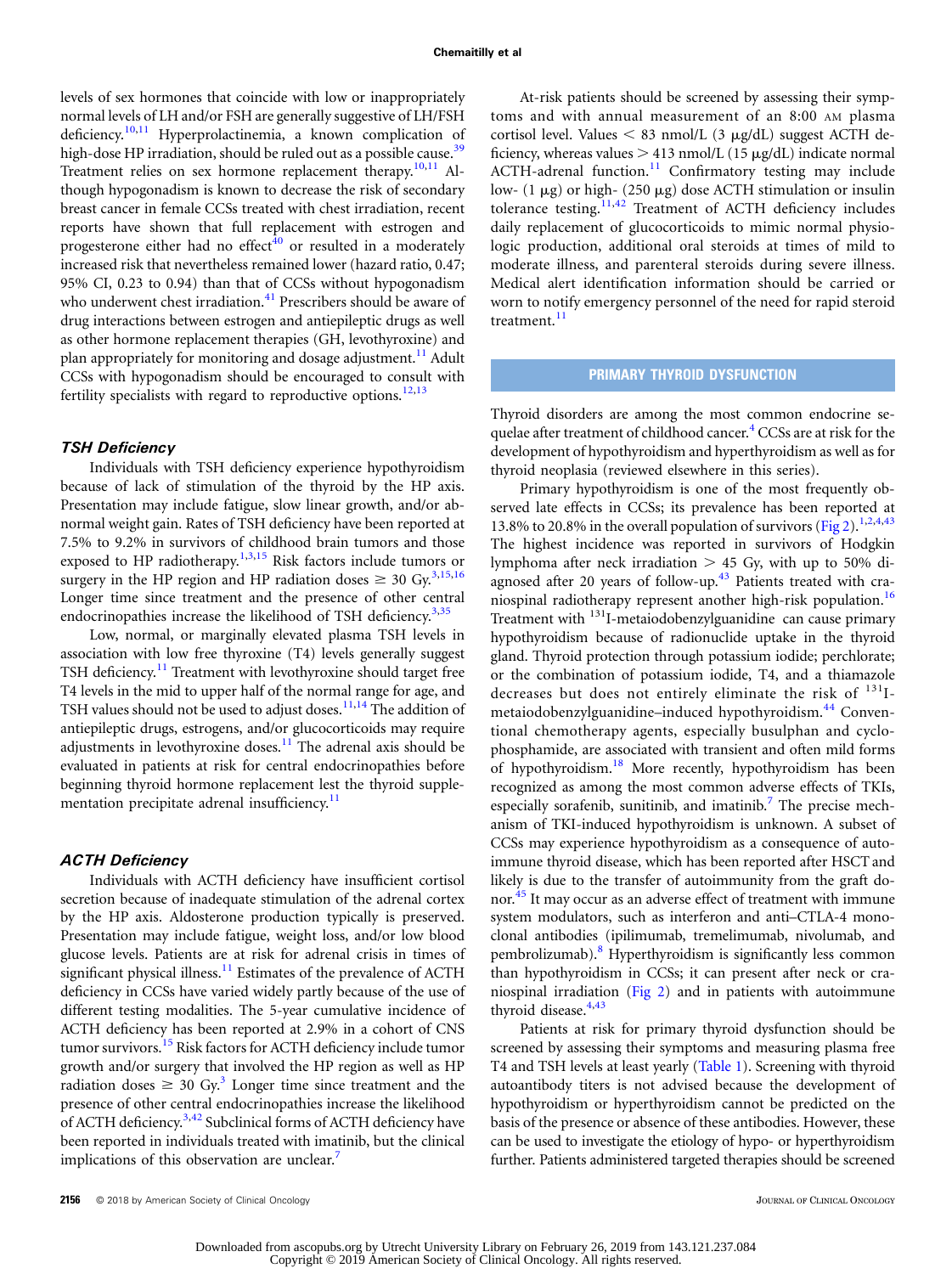<span id="page-4-0"></span>

Fig 2. Cumulative incidence of thyroid disorders. (A) Underactive thyroid and (B) overactive thyroid in survivors stratified by treatment exposure. Thin lines represent 95% CIs. \*P<.01 for comparison versus the non-high-risk exposure group. HP, hypothalamic pituitary. Reproduced with permission.<sup>[4](#page-5-0)</sup> Copyright © 2016 American Society of Clinical Oncology.

per their treatment protocols.<sup>[7](#page-5-0)</sup> Treatment of hypothyroidism with levothyroxine is indicated for lowered free T4 values in combination with elevated TSH values, after evaluation of the adrenal axis in patients who also are at risk for adrenal insufficiency.<sup>[11](#page-5-0)</sup> The benefit of treatment of compensated (subclinical) hypothyroidism (ie, elevated TSH accompanied by normal free T4 values) remains controversial; normalization of TSH may decrease the growth of thyroid nodules in at-risk patients, although data are inconsistent.  $46$ Management of persistent and symptomatic hyperthyroidism follows similar steps as with hyperthyroidism as a result of Graves disease, with the understanding that it is frequently transient.<sup>45</sup>

### OBESITY, DM, AND METABOLIC SYNDROME

The risks of obesity and DM are significantly higher in CCSs than in their siblings.<sup>[4](#page-5-0)</sup> Metabolic syndrome, a constellation of cardiovascular (hypertension) and metabolic (obesity, abnormal glucose metabolism, and dyslipidemia) abnormalities associated with cardiovascular mortality, also has been shown to affect a sizeable proportion of CCSs (31.8%) and at a higher rate than in the general population of adults younger than 40 years of age  $(18.3\%)$ .<sup>[47](#page-6-0),[48](#page-6-0)</sup>

Patients with hypothalamic injury as a result of tumor or surgical resection are at the highest risk for obesity, which can be severe (hypothalamic obesity).<sup>[49](#page-6-0)</sup> Survivors of childhood ALL represent another high-risk group because of treatment with cranial radiation and high-dose glucocorticoids. Up to 46% of ALL survivors have been reported to be obese at 10 years of follow-up.<sup>[50](#page-6-0)</sup> Patients treated with HSCT have higher-than-expected rates of abnormal glucose metabolism, independently from obesity.<sup>[51](#page-6-0)</sup> The prevalence of insulin resistance and DM in HSCT recipients has been reported at [52](#page-6-0)%<sup>52</sup> and 5%,<sup>53</sup> respectively. Treatment with TBI, decreased lean mass (sarcopenia), $54,55$  and atypical body fat distribution may explain the prevalence of abnormal glucose metabolism after HSCT.<sup>[56](#page-6-0)</sup> Longitudinal follow-up data from young HSCT survivors have suggested an increase in the prevalence of metabolic syndrome/cardiovascular risk over time (10.6% at

5 years of follow-up to 28.4% at 10 years), especially among those treated with cranial radiotherapy in addition to TBI.<sup>57</sup> Abdominal radiotherapy also has been associated with an increased risk of glucose intolerance and DM in survivors of solid tumors.<sup>[58,59](#page-6-0)</sup>

Annual screening for overweight and obesity is recommended by using height, weight, and body mass index measurements. Fasting blood glucose or hemoglobin  $A_{1c}$  at least every 2 years is recommended to screen for DM in CCSs treated with abdominal radiotherapy or TBI, regardless of body mass index.<sup>[59](#page-6-0)</sup> Treatments of hypothalamic obesity have included octreotide, $49$  diazoxide, $60$ amphetamine derivatives,  $61$  glucagon-like peptide 1 receptor agonists, $62$  and bariatric surgery, $63$  but data on long-term efficacy are lacking. Physical activity may prevent additional deterioration of metabolic control<sup>[55](#page-6-0)</sup>; the risk/benefit ratio of pharmacotherapy (eg, metformin) is unknown in  $CCSs$ .<sup>[64](#page-6-0)</sup>

### LOW BMD

The prevalence of low BMD has been reported at 9% to 18% in general cohorts of  $CCSs$ .<sup>1,2</sup> High-risk groups include survivors of pediatric ALL, CNS tumors, and HSCT.<sup>[65](#page-6-0)-[67](#page-6-0)</sup> Several factors contribute to poor bone acquisition and alterations in bone resorption in CCSs, including the following: the direct impact of cancer diagnosis (eg, leukemia) on the skeleton, glucocorticoid treatment, osteotoxic chemotherapy, and radiation as well as comorbid conditions such as treatment-induced endocrine deficits (eg, GH deficiency, hypogonadism), malnutrition, physical impairment, and reduced muscle strength.<sup>[66,67](#page-6-0)</sup> Adverse skeletal growth outcomes have more recently been reported in individuals treated with retinoid derivatives $^{28}$  $^{28}$  $^{28}$  and with TKIs such as imatinib, sunitinib, dasatinib, and vandetanib<sup>[7](#page-5-0)</sup>; additional data are needed to better understand and address the detrimental effects of these agents on the developing skeleton.

Dual-energy x-ray absorptiometry (DXA) is recommended for bone health assessment after childhood cancer therapy.<sup>[68](#page-6-0)</sup> The BMD of shorter individuals and those with pubertal delay may be

Copyright © 2019 American Society of Clinical Oncology. All rights reserved.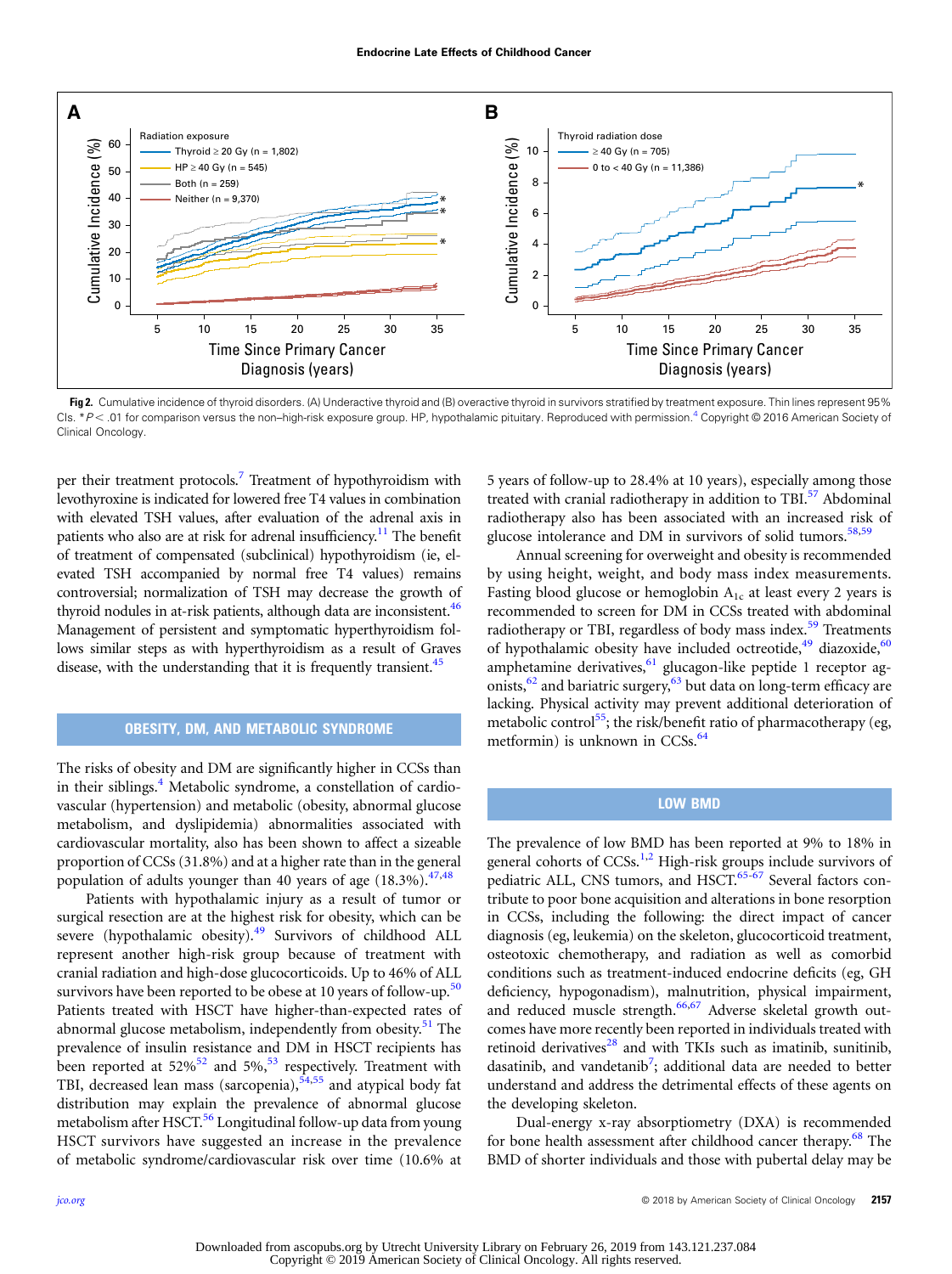<span id="page-5-0"></span>underestimated by DXA.<sup>[69](#page-6-0)</sup> A single DXA measurement alone is insufficient to dictate the initiation of specific therapeutic interventions, and emphasis should be placed on fracture history, risk factors, and BMD changes over time.<sup>70</sup> Treatment for low BMD includes prompt recognition and treatment of hormonal deficiencies, repletion of vitamin D insufficiency/deficiency, and supplementation of poor calcium intake. Furthermore, CCSs should be counseled about the benefits of regular physical activity on bone remodeling and the deleterious effects of smoking and alcohol consumption. $71$ 

In conclusion, endocrine complications are among the most common late effects in CCSs. Given a variable latency interval, a systematic approach where individuals are periodically screened on the basis of their risk factors can help to improve health outcomes by prompt diagnosis and treatment of evolving endocrinopathies. Changes and improvements in cancer treatments over time will necessitate future revisions of these recommendations.

### AUTHORS' DISCLOSURES OF POTENTIAL CONFLICTS OF INTEREST

Disclosures provided by the authors are available with this article at [jco.org](http://jco.org).

## AUTHOR CONTRIBUTIONS

Conception and design: All authors Manuscript writing: All authors Final approval of manuscript: All authors Accountable for all aspects of the work: All authors

### REFERENCES

1. Brignardello E, Felicetti F, Castiglione A, et al: Endocrine health conditions in adult survivors of childhood cancer: The need for specialized adultfocused follow-up clinics. Eur J Endocrinol 168: 465-472, 2013

2. Hudson MM, Ness KK, Gurney JG, et al: Clinical ascertainment of health outcomes among adults treated for childhood cancer. JAMA 309: 2371-2381, 2013

3. Chemaitilly W, Li Z, Huang S, et al: Anterior hypopituitarism in adult survivors of childhood cancers treated with cranial radiotherapy: A report from the St Jude Lifetime Cohort study. J Clin Oncol 33: 492-500, 2015

4. Mostoufi-Moab S, Seidel K, Leisenring WM, et al: Endocrine abnormalities in aging survivors of childhood cancer: A report from the Childhood Cancer Survivor Study. J Clin Oncol 34:3240-3247, 2016

5. de Fine Licht S, Winther JF, Gudmundsdottir T, et al: Hospital contacts for endocrine disorders in Adult Life after Childhood Cancer in Scandinavia (ALiCCS): A population-based cohort study. Lancet 383:1981-1989, 2014

6. Children's Oncology Group. Long-term followup guidelines for survivors of childhood, adolescent, and young adult cancers. [http://www.](http://www.survivorshipguidelines.org) [survivorshipguidelines.org](http://www.survivorshipguidelines.org)

7. Lodish MB: Clinical review: Kinase inhibitors: Adverse effects related to the endocrine system. J Clin Endocrinol Metab 98:1333-1342, 2013

8. Corsello SM, Barnabei A, Marchetti P, et al: Endocrine side effects induced by immune checkpoint inhibitors. J Clin Endocrinol Metab 98: 1361-1375, 2013

9. Carel JC, Eugster EA, Rogol A, et al: Consensus statement on the use of gonadotropinreleasing hormone analogs in children. Pediatrics 123:e752-e762, 2009

10. Palmert MR, Dunkel L: Clinical practice. Delayed puberty. N Engl J Med 366:443-453, 2012

11. Fleseriu M, Hashim IA, Karavitaki N, et al: Hormonal replacement in hypopituitarism in adults: An Endocrine Society clinical practice guideline. J Clin Endocrinol Metab 101:3888-3921, 2016

12. Metzger ML, Meacham LR, Patterson B, et al: Female reproductive health after childhood, adolescent, and young adult cancers: Guidelines for the assessment and management of female reproductive complications. J Clin Oncol 31:1239-1247, 2013

13. Kenney LB, Cohen LE, Shnorhavorian M, et al: Male reproductive health after childhood, adolescent, and young adult cancers: A report from the Children's Oncology Group. J Clin Oncol 30:3408-3416, 2012

14. Ferretti E, Persani L, Jaffrain-Rea ML, et al: Evaluation of the adequacy of levothyroxine replacement therapy in patients with central hypothyroidism. J Clin Endocrinol Metab 84:924-929, 1999

15. Clement SC, Schouten-van Meeteren AY, Boot AM, et al: Prevalence and risk factors of early endocrine disorders in childhood brain tumor survivors: A nationwide, multicenter study. J Clin Oncol 34:4362-4370, 2016

16. Laughton SJ, Merchant TE, Sklar CA, et al: Endocrine outcomes for children with embryonal brain tumors after risk-adapted craniospinal and conformal primary-site irradiation and high-dose chemotherapy with stem-cell rescue on the SJMB-96 trial. J Clin Oncol 26:1112-1118, 2008

17. Eaton BR, Esiashvili N, Kim S, et al: Endocrine outcomes with proton and photon radiotherapy for standard risk medulloblastoma. Neuro-oncol 18: 881-887, 2016

18. Bakker B, Oostdijk W, Bresters D, et al: Disturbances of growth and endocrine function after busulphan-based conditioning for haematopoietic stem cell transplantation during infancy and childhood. Bone Marrow Transplant 33:1049-1056, 2004

19. Darzy KH, Shalet SM: Hypopituitarism as a consequence of brain tumours and radiotherapy. Pituitary 8:203-211, 2005

20. Merchant TE, Rose SR, Bosley C, et al: Growth hormone secretion after conformal radiation therapy in pediatric patients with localized brain tumors. J Clin Oncol 29:4776-4780, 2011

21. Viana MB, Vilela MI. Height deficit during and many years after treatment for acute lymphoblastic leukemia in children: a review. Pediatr Blood Cancer 50:509-516, 2008; discussion 517 (suppl 2)

22. Brennan BM, Shalet SM: Endocrine late effects after bone marrow transplant. Br J Haematol 118:58-66, 2002

23. Narayanan KR, Bansal D, Walia R, et al: Growth failure in children with chronic myeloid leukemia receiving imatinib is due to disruption of GH/ IGF-1 axis. Pediatr Blood Cancer 60:1148-1153, 2013

24. Tauer JT, Hofbauer LC, Jung R, et al: Impact of long-term exposure to the tyrosine kinase inhibitor imatinib on the skeleton of growing rats. PLoS One 10:e0131192, 2015

25. Clayton PE, Shalet SM: The evolution of spinal growth after irradiation. Clin Oncol (R Coll Radiol) 3: 220-222, 1991

26. Weinzimer SA, Homan SA, Ferry RJ, et al: Serum IGF-I and IGFBP-3 concentrations do not accurately predict growth hormone deficiency in children with brain tumours. Clin Endocrinol (Oxf) 51: 339-345, 1999

27. Brownstein CM, Mertens AC, Mitby PA, et al: Factors that affect final height and change in height standard deviation scores in survivors of childhood cancer treated with growth hormone: A report from the Childhood Cancer Survivor Study. J Clin Endocrinol Metab 89:4422-4427, 2004

28. Mostoufi-Moab S: Skeletal impact of retinoid therapy in childhood cancer survivors. Pediatr Blood Cancer 63:1884-1885, 2016

29. Mukherjee A, Tolhurst-Cleaver S, Ryder WD, et al: The characteristics of quality of life impairment in adult growth hormone (GH)-deficient survivors of cancer and their response to GH replacement therapy. J Clin Endocrinol Metab 90:1542-1549, 2005

30. Follin C, Thilén U, Osterberg K, et al: Cardiovascular risk, cardiac function, physical activity, and quality of life with and without long-term growth hormone therapy in adult survivors of childhood acute lymphoblastic leukemia. J Clin Endocrinol Metab 95:3726-3735, 2010

31. Ergun-Longmire B, Mertens AC, Mitby P, et al: Growth hormone treatment and risk of second neoplasms in the childhood cancer survivor. J Clin Endocrinol Metab 91:3494-3498, 2006

32. Patterson BC, Chen Y, Sklar CA, et al: Growth hormone exposure as a risk factor for the development of subsequent neoplasms of the central nervous system: A report from the Childhood Cancer Survivor Study. J Clin Endocrinol Metab 99:2030-2037, 2014

33. Carel JC, Léger J: Clinical practice. Precocious puberty. N Engl J Med 358:2366-2377, 2008

34. Chemaitilly W, Merchant TE, Li Z, et al: Central precocious puberty following the diagnosis and treatment of paediatric cancer and central nervous system tumours: Presentation and long-term outcomes. Clin Endocrinol (Oxf) 84:361-371, 2016

35. Gan HW, Phipps K, Aquilina K, et al: Neuroendocrine morbidity after pediatric optic gliomas: A longitudinal analysis of 166 children over 30 years. J Clin Endocrinol Metab 100:3787-3799, 2015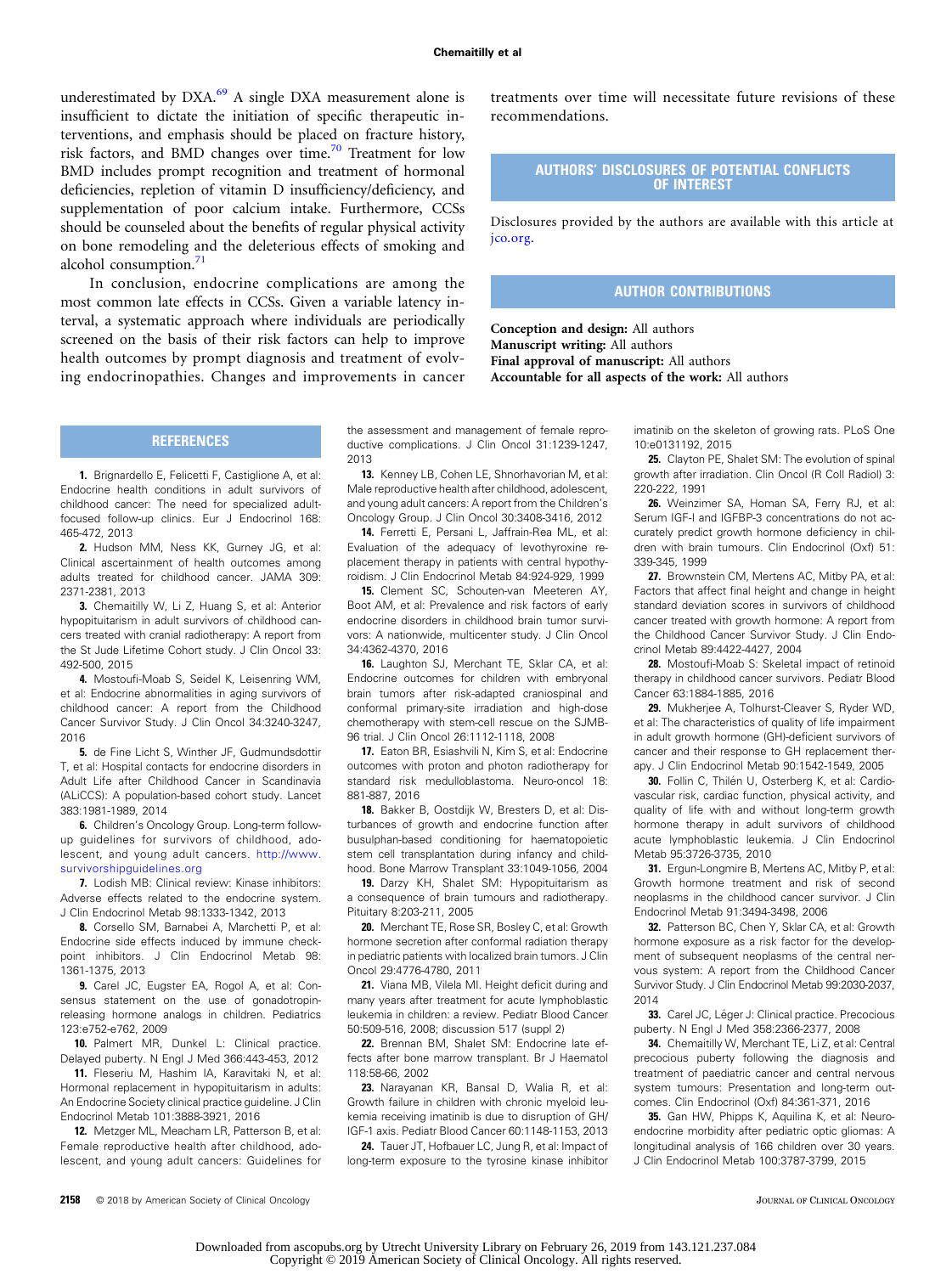<span id="page-6-0"></span>36. Trivin C, Couto-Silva AC, Sainte-Rose C, et al: Presentation and evolution of organic central precocious puberty according to the type of CNS lesion. Clin Endocrinol (Oxf) 65:239-245, 2006

37. Sklar CA, Robison LL, Nesbit ME, et al: Effects of radiation on testicular function in long-term survivors of childhood acute lymphoblastic leukemia: A report from the Children Cancer Study Group. J Clin Oncol 8:1981-1987, 1990

38. Brignardello E, Felicetti F, Castiglione A, et al: Gonadal status in long-term male survivors of childhood cancer. J Cancer Res Clin Oncol 142: 1127-1132, 2016

**39.** Constine LS, Woolf PD, Cann D, et al:<br>Hypothalamic-pituitary dysfunction after radiation for brain tumors. N Engl J Med 328:87-94, 1993

40. Krul IM, Opstal-van Winden AWJ, Aleman BMP, et al: Breast cancer risk after radiation therapy for Hodgkin lymphoma: Influence of gonadal hormone exposure. Int J Radiat Oncol Biol Phys 99: 843-853, 2017

41. Moskowitz CS, Chou JF, Sklar CA, et al: Radiation-associated breast cancer and gonadal hormone exposure: A report from the Childhood Cancer Survivor Study. Br J Cancer 117:290-299, 2017

42. Patterson BC, Truxillo L, Wasilewski-Masker K, et al: Adrenal function testing in pediatric cancer survivors. Pediatr Blood Cancer 53:1302-1307, 2009

43. Sklar C, Whitton J, Mertens A, et al: Abnormalities of the thyroid in survivors of Hodgkin's disease: Data from the Childhood Cancer Survivor Study. J Clin Endocrinol Metab 85:3227-3232, 2000

44. Clement SC, van Rijn RR, van Eck-Smit BL, et al: Long-term efficacy of current thyroid prophylaxis and future perspectives on thyroid protection during <sup>131</sup>I-metaiodobenzylguanidine treatment in children with neuroblastoma. Eur J Nucl Med Mol Imaging 42:706-715, 2015

45. Sklar C, Boulad F, Small T, et al: Endocrine complications of pediatric stem cell transplantation. Front Biosci 6:G17-G22, 2001

46. Murphy ED, Scanlon EF, Garces RM, et al: Thyroid hormone administration in irradiated patients. J Surg Oncol 31:214-217, 1986

47. Smith WA, Li C, Nottage KA, et al: Lifestyle and metabolic syndrome in adult survivors of childhood cancer: A report from the St. Jude Lifetime Cohort Study. Cancer 120:2742-2750, 2014

48. Aguilar M, Bhuket T, Torres S, et al: Prevalence of the metabolic syndrome in the United States, 2003-2012. JAMA 313:1973-1974, 2015

49. Lustig RH, Hinds PS, Ringwald-Smith K, et al: Octreotide therapy of pediatric hypothalamic obesity: A double-blind, placebo-controlled trial. J Clin Endocrinol Metab 88:2586-2592, 2003

50. Zhang FF, Kelly MJ, Saltzman E, et al: Obesity in pediatric ALL survivors: A meta-analysis. Pediatrics 133:e704-e715, 2014

51. Neville KA, Cohn RJ, Steinbeck KS, et al: Hyperinsulinemia, impaired glucose tolerance, and diabetes mellitus in survivors of childhood cancer: Prevalence and risk factors. J Clin Endocrinol Metab 91:4401-4407, 2006

52. Taskinen M, Saarinen-Pihkala UM, Hovi L, et al: Impaired glucose tolerance and dyslipidaemia as late effects after bone-marrow transplantation in childhood. Lancet 356:993-997, 2000

53. Hoffmeister PA, Storer BE, Sanders JE: Diabetes mellitus in long-term survivors of pediatric hematopoietic cell transplantation. J Pediatr Hematol Oncol 26:81-90, 2004

54. Mostoufi-Moab S, Ginsberg JP, Bunin N, et al: Body composition abnormalities in long-term survivors of pediatric hematopoietic stem cell transplantation. J Pediatr 160:122-128, 2012

55. Slater ME, Steinberger J, Ross JA, et al: Physical activity, fitness, and cardiometabolic risk factors in adult survivors of childhood cancer with a history of hematopoietic cell transplantation. Biol Blood Marrow Transplant 21:1278-1283, 2015

56. Wei C, Thyagiarajan MS, Hunt LP, et al: Reduced insulin sensitivity in childhood survivors of haematopoietic stem cell transplantation is associated with lipodystropic and sarcopenic phenotypes. Pediatr Blood Cancer 62:1992-1999, 2015

57. Friedman DN, Hilden P, Moskowitz CS, et al: Cardiovascular risk factors in survivors of childhood hematopoietic cell transplantation treated with total body irradiation: A longitudinal analysis. Biol Blood Marrow Transplant 23:475-482, 2017

58. Cohen LE, Gordon JH, Popovsky EY, et al: Late effects in children treated with intensive multimodal therapy for high-risk neuroblastoma: High incidence of endocrine and growth problems. Bone Marrow Transplant 49:502-508, 2014

59. Meacham LR, Sklar CA, Li S, et al: Diabetes mellitus in long-term survivors of childhood cancer. Increased risk associated with radiation therapy: A report for the Childhood Cancer Survivor Study. Arch Intern Med 169:1381-1388, 2009

60. Brauner R, Serreau R, Souberbielle JC, et al: Diazoxide in children with obesity after hypothalamicpituitary lesions: A randomized, placebo-controlled trial. J Clin Endocrinol Metab 101:4825-4833, 2016

61. Mason PW, Krawiecki N, Meacham LR: The use of dextroamphetamine to treat obesity and hyperphagia in children treated for craniopharyngioma. Arch Pediatr Adolesc Med 156:887-892, 2002

62. Lomenick JP, Buchowski MS, Shoemaker AH: A 52-week pilot study of the effects of exenatide on body weight in patients with hypothalamic obesity. Obesity (Silver Spring) 24:1222-1225, 2016

63. Bretault M, Boillot A, Muzard L, et al: Clinical review: Bariatric surgery following treatment for craniopharyngioma: A systematic review and individuallevel data meta-analysis. J Clin Endocrinol Metab 98: 2239-2246, 2013

64. Siu AL: Screening for abnormal blood glucose and type 2 diabetes mellitus: U.S. Preventive Services Task Force recommendation statement. Ann Intern Med 163:861-868, 2015

65. Mostoufi-Moab S, Ginsberg JP, Bunin N, et al: Bone density and structure in long-term survivors of pediatric allogeneic hematopoietic stem cell transplantation. J Bone Miner Res 27:760-769, 2012

66. Mostoufi-Moab S, Brodsky J, Isaacoff EJ, et al: Longitudinal assessment of bone density and structure in childhood survivors of acute lymphoblastic leukemia without cranial radiation. J Clin Endocrinol Metab 97:3584-3592, 2012

67. Cohen LE, Gordon JH, Popovsky EY, et al: Bone density in post-pubertal adolescent survivors of childhood brain tumors. Pediatr Blood Cancer 58: 959-963, 2012

68. Landier W, Bhatia S, Eshelman DA, et al: Development of risk-based guidelines for pediatric cancer survivors: The Children's Oncology Group Long-Term Follow-Up Guidelines from the Children's Oncology Group Late Effects Committee and Nursing Discipline. J Clin Oncol 22:4979-4990, 2004

69. Zemel BS, Leonard MB, Kelly A, et al: Height adjustment in assessing dual energy x-ray absorptiometry measurements of bone mass and density in children. J Clin Endocrinol Metab 95:1265-1273, 2010

**70.** Crabtree NJ, Arabi A, Bachrach LK, et al: Dual-<br>energy X-ray absorptiometry interpretation and reporting in children and adolescents: The revised 2013 ISCD pediatric official positions. J Clin Densitom 17:225-242, 2014

71. Sala A, Barr RD: Osteopenia and cancer in children and adolescents: The fragility of success. Cancer 109:1420-1431, 2007

#### **Affiliations**

Wassim Chemaitilly, St Jude Children's Research Hospital, Memphis; Jill H. Simmons, Vanderbilt University Medical Center, Nashville, TN; Laurie E. Cohen, Boston Children's Hospital, Boston, MA; Sogol Mostoufi-Moab, University of Pennsylvania, Philadelphia, PA; Briana C. Patterson and Lillian R. Meacham, Emory University School of Medicine and Aflac Cancer and Blood Disorders Center of Children's Healthcare of Atlanta, Atlanta, GA; Hanneke M. van Santen, University Medical Center Utrecht, Utrecht, the Netherlands; and Charles A. Sklar, Memorial Sloan Kettering Cancer Center, New York, NY.

a - a - a